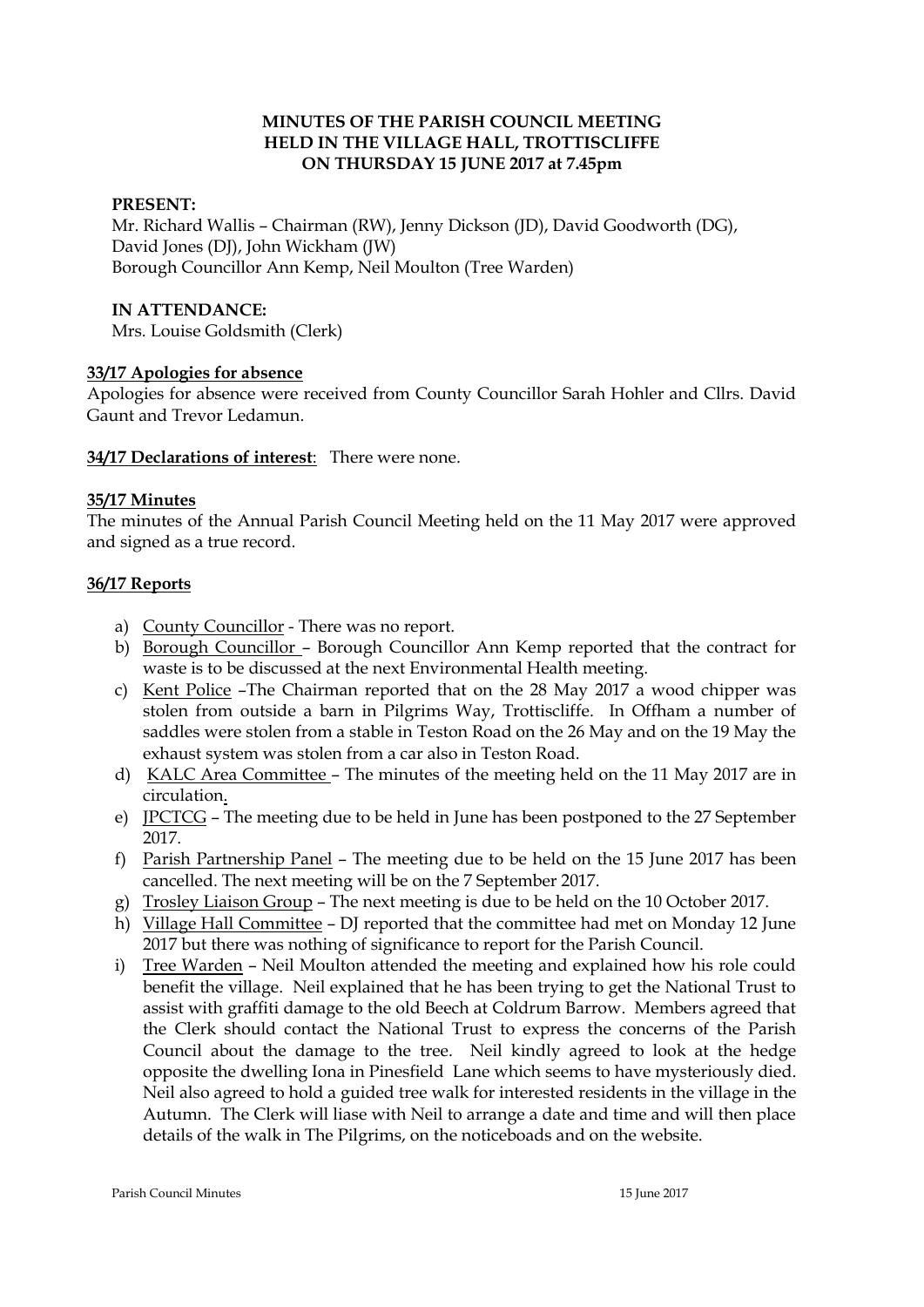## **37/17 Matters arising**

- a) Parish Plan/Emergency Plan The Clerk has circulated the draft framework of an Emergency Plan for the village. The Clerk also placed an article in the June edition of The Pilgrims asking local residents to volunteer either their skills or equipment to form a register of medical skills and useful equipment in the Emergency Plan. Members were disappointed to learn that only one resident has made contact. Members agreed to utilise local networks to reach out to residents in an attempt to build this useful local resources list.
- b) T&MBC Call for Sites/Development of the Local Plan there was no update.

## **38/17 Finance & Policies**

| Statement of payments to be made and income received |
|------------------------------------------------------|
|------------------------------------------------------|

| <b>National Savings Account:</b> | £1,684.70  |
|----------------------------------|------------|
| Nat West TPC TCC Account:        | £23,151.26 |
| Nat West TPC Reserve Account:    | £14,232.31 |
| Nat West TPC Current Account     | 521.47     |
| Less cheque 000104               | £ 259.92   |
| Less cheque 000109               | 75.00      |
|                                  | 186.56     |

Receipts: Allotment rental - £145.00

Cheques for signature TPC Current Account: Supplier Description Cheque Amount

|                          |                                      | - - - - -<br>Number |           |
|--------------------------|--------------------------------------|---------------------|-----------|
| Mrs L S Goldsmith        | (Expenses - April)                   | 000114              | £ 119.58  |
| Mrs L S Goldsmith        | (Salary- 5 weeks)                    |                     |           |
|                          | $(11/05/17 - 15/06/17)$              | 000115              | £198.73   |
| <b>HMRC</b>              | (Clerk's Tax)                        | 000117              | £132.40   |
| T. Bhogal                | (repairs - replacement cheque)000118 |                     | £ 75.00   |
| Four Seasons Gardens Ltd | (Grass cutting)                      | 000119              | £376.74   |
| <b>SLCC</b>              | (Subscription)                       | 000120              | £121.00   |
| Mrs L S Goldsmith        | (Norton Renewal)                     | 000121              | £ 59.99   |
| Total                    |                                      |                     | £1,083.44 |

Transfer from TPC Reserve Account to TPC Current Account: £1,000.00 Cheques for signature TPC TCC Account: There are none

- a) Cheques for signature: The Chairman proposed that the cheques listed above be signed. Agreed.
- b) Annual Return 2016/17 Annual Return for the year ended 31 March 2017 Section 2 – Accounting Statements 2016/17, signed by the Chairman and the Responsible Finance Officer (Clerk). Section 4 – Annual Internal Audit Report completed and signed by the Internal Auditor. The bank reconciliation as at 31 March 2017 was approved. The Clerk will place the official Notice of Public Rights and Publication of Unaudited Annual Return on the noticeboards.
- c) Clerk's Salary Review Members agreed to meet with the Clerk for an appraisal at 7.15pm on Thursday 7 September 2017.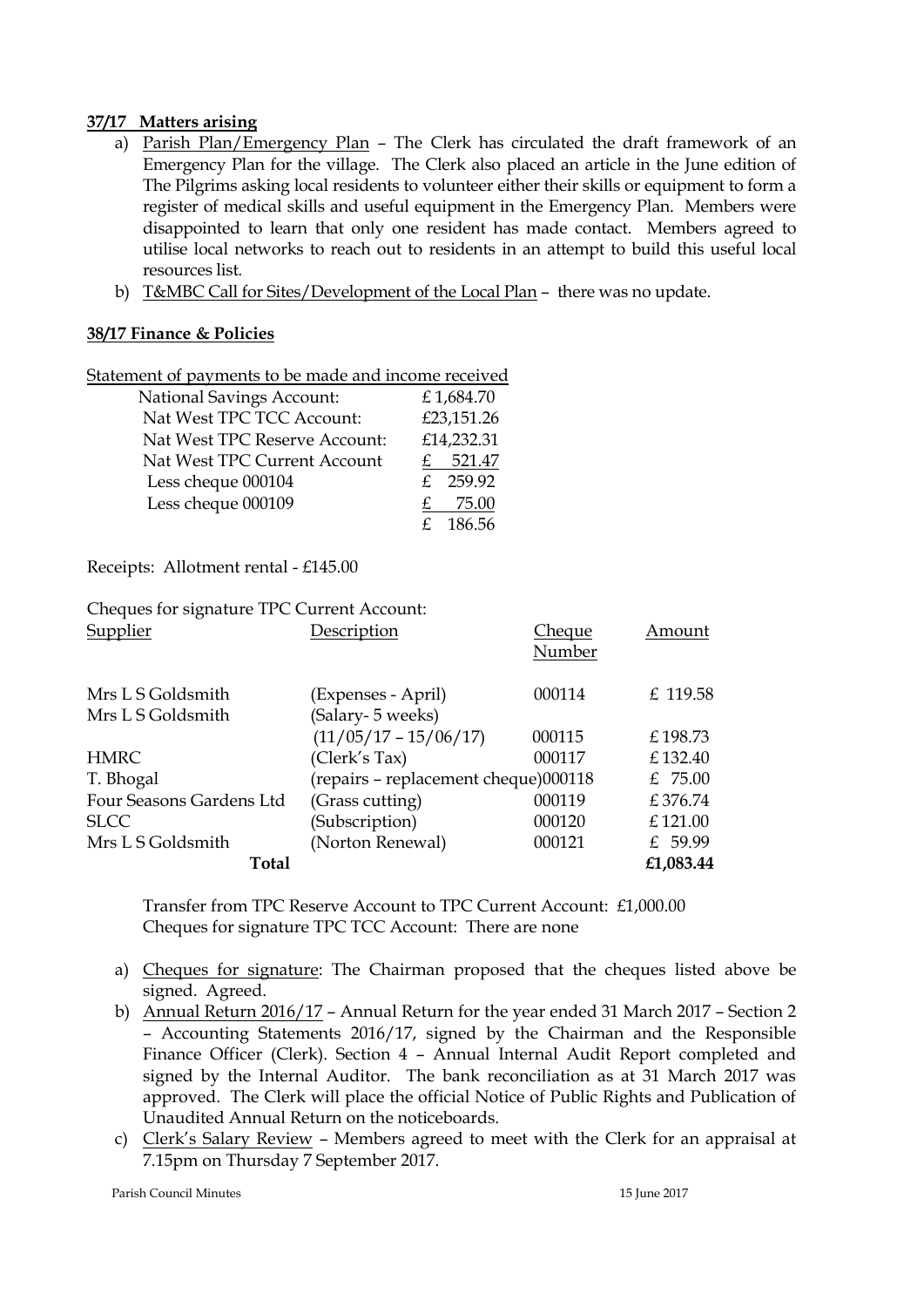## **39/17 Members of public**: No report

## **40/17 Planning**

### a) Applications

1] TM/17/01336/MIN – Addington Sand Pit, Addington Lane, Trottiscliffe

Section 73 application to vary conditions 2, 3, 5, 11 & 16 of planning permission TM/10/1481 to extend the end date for extraction until 17 May 2027, increase the annual amount of extraction, extend the extraction period and amend the working and restoration schemes (KCC Ref KCC/TM/0130/2017). *Resolved: No objections subject to aftercare and restoration schemes being in place following the end of the scheme on or before the 17 May 2027.*

### b) Decisions from T&MBC

1] TM/17/00970/FL – Iona, Pinesfield Lane, Trottiscliffe, ME19 5EN

Enlargement and remodelling of existing dwelling involving the construction of a 2 storey front/side extension and 2 storey front extension and provision of new roof with 3 dormers at the rear. *Approved*

### c) Other planning matters

1] Whitaker Cottage – unauthorised use as separate dwelling. Enforcement are carrying out further investigations with respect to planning permissions for the site.

2] TM/16/01753/FL – The Nursery, Taylors Lane, Trottiscliffe – The planners are waiting for further documentation before taking this proposal back to Area 2 Committee for consideration. RW stated that he would like to attend this Committee meeting. The Clerk will let Members know the date.

3] 17/00064/LBH - Rose Farm Cottage, Addington Lane, Trottiscliffe - regarding alleged unauthorised work to listed building. T&MBC has carried out an inspection of the premises and of council records. It is apparent that there may have been a breach of planning control at the site. This matter is the subject of further investigation and an enforcement file has been opened and allocated to an officer.

4] 17/00101/WORKM - Little Reeds, Ford Lane, Trottiscliffe – regarding alleged works not in accordance with TM/16/00892/RM. A Planning Officer has visited the site and and has advised that there is no breach of planning control is occurring at present. As the development is partially completed the case will remain open and the Planning Officer will continue to monitor the site in the meantime to ensure that the works are carried out in accordance with the details and drawings approved under TM/16/00892/RM.

5] 17/00102/USEH - The Nursery Taylors Lane, Trottiscliffe, regarding alleged unauthorised residential use. Enforcement are carrying out an investigation to determine if a breach of planning control has occurred.

5] Bramble Park and Tree Preservation Orders – T&MBC has advised the Clerk that there are no Tree Preservation Orders on Bramble Park. However, Members were reassured to hear that the trees are automatically protected by means of standing within a conservation area.

Should any proposals for planning permission be put forward this would automatically instigate a tree survey to identify and grade the importance of the trees.

6] Community Asset Register – Members considered the information obtained by the Clerk about nominating assets in the village to be included on a Community Asset Register. The Clerk was asked to find out the legal costs involved in nominating a number of places in the village such as the allotments, the tennis courts, the recreation ground, the village hall, the duck pond and the pubs.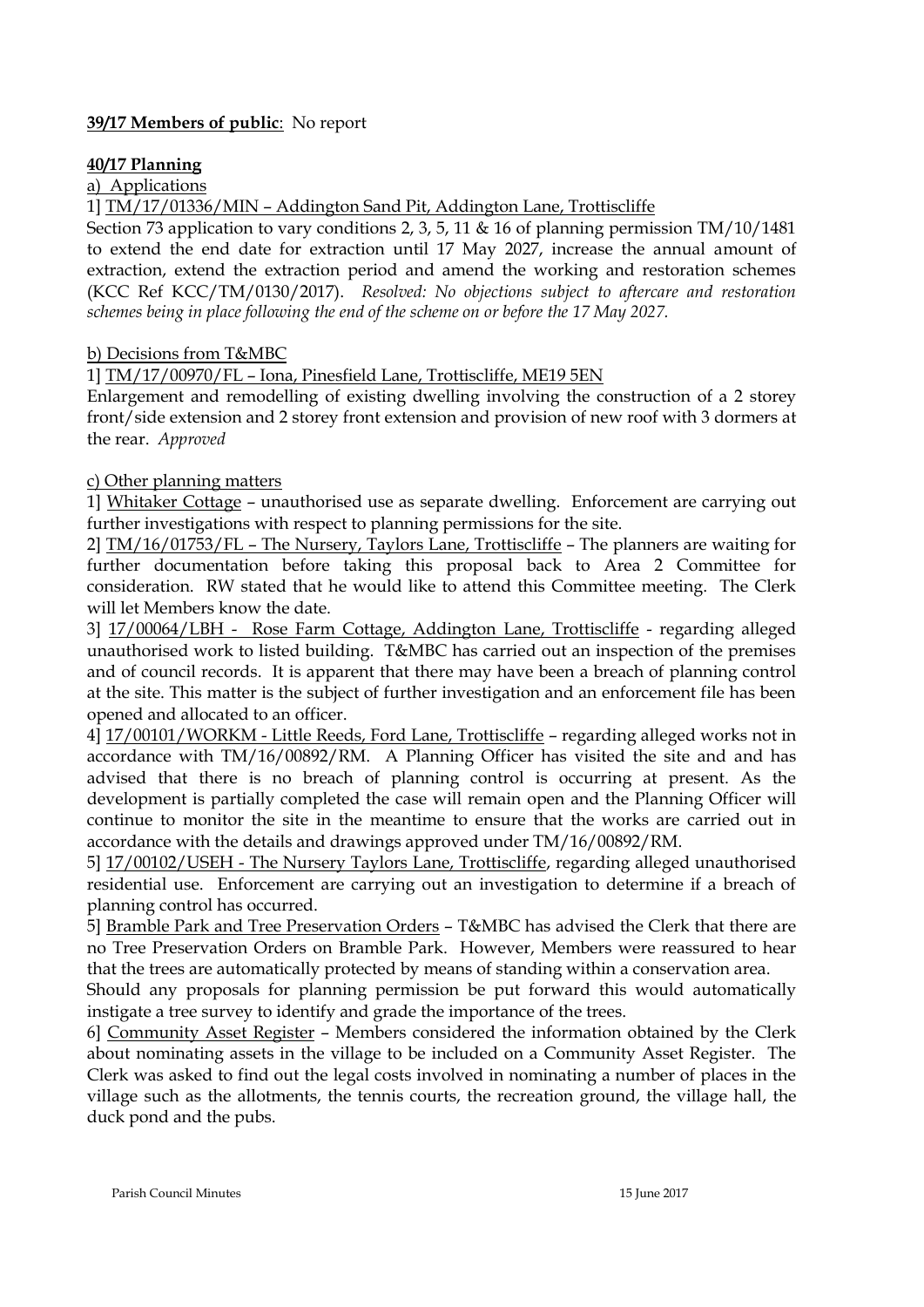41/17 Highways, Footways and Footpaths

1] Reported Faults

i) Damaged Give Way sign Church Road – The Highways Steward has advised that there is no suitable location to renew/relocate the sign to be visible for traffic travelling down Church Lane. Therefore, the damaged and now redundant sign and post has been removed. There is however, still a 'Give Way' sign located on the off-side to inform users of the upcoming junction.

ii) Overgrown Hedges – The Highways Steward has written to the owners of 'Hornbeams' on Church Lane requesting they cut back vegetation emanating from their property. During his inspection it was noted that 'Woodman Cottage', on the opposite side of the road to 'Hornbeams' also has overgrown vegetation which is narrowing the carriageway so a letter has also been sent to them. It has been requested cutback should occur within 28 days. If no such cutback occurs at that point, KCC may serve notice on these properties if necessary. The Clerk was also asked to report to KCC that hedges belonging to both The George Inn and Gore Cottage also need cutting back.

iii) Potholes on Taylors Lane – KCC have identified the whole road as a potential for carriageway patching works. KCC cannot confirm when these works may take place at this stage, but hopefully they will take place within the next couple of months.

iv) Gate on MR189 – The Clerk was asked to report to PROW that the gate on the MR189 where it joins Pilgrims Way is dangerous.

v) Licence to have a Christmas Tree opposite The George – the Clerk will apply for the licence required to run an electric cable over the road between the village green and The George Inn so that the Christmas Tree can be illuminated again this year.

vi) BT Box in Taylors Lane – BT have now removed the phone. The Clerk was asked to find out what is happening with the box as Members noted that it is very dirty and attracts litter.

vii) Members were pleased to see that T&MBC has produced a leaflet on encouraging residents to be more proactive in preventing fly tipping and also highlighting the cost of removing litter in the countryside and the damage it does to wildlife.

# 42/17 Open Spaces, Recreation Ground and Allotments

1] Recreation Ground and playground – JW reported that RoSPA will be carrying out their annual inspection in July. Members agreed that it was worthwhile to pay an additional £42.00 so that JW can meet with the inspector on the day of the inspection. The Clerk was asked to purchase a new padlock for the gate to the playground area and to ensure that the same code is used for the new lock as on the main gate.

2] Allotments – DJ plans to meet with a local tree surgeon who is happy to assist with attending to a few trees on the border of the allotments which are causing concern and need removing.

3] Fence between the village hall and west car park – Two quotes were considered to replace the fence between the village hall and west car park. Members **resolved** to accept a quote from Little Higham Services for £600.00 if they could include the VAT in this price and also inspect and replace any posts around the play area.

4] Trottiscliffe Primary School – Members **resolved** to have no objection to Trottiscliffe Primary School letting their contractor have access and working on the Parish Council side of the fence to install a new boundary fence for the school.

5] Village Flag Pole – Members considered a suggestion that it could be beneficial for the village to have a flag pole for the flying of a flag on important occasions and celebrations. Members agreed to consider this suggestion further and in particular to where any flag pole could be positioned.

*8.50pm Borough Councillor Ann Kemp left the meeting*

Parish Council Minutes 15 June 2017